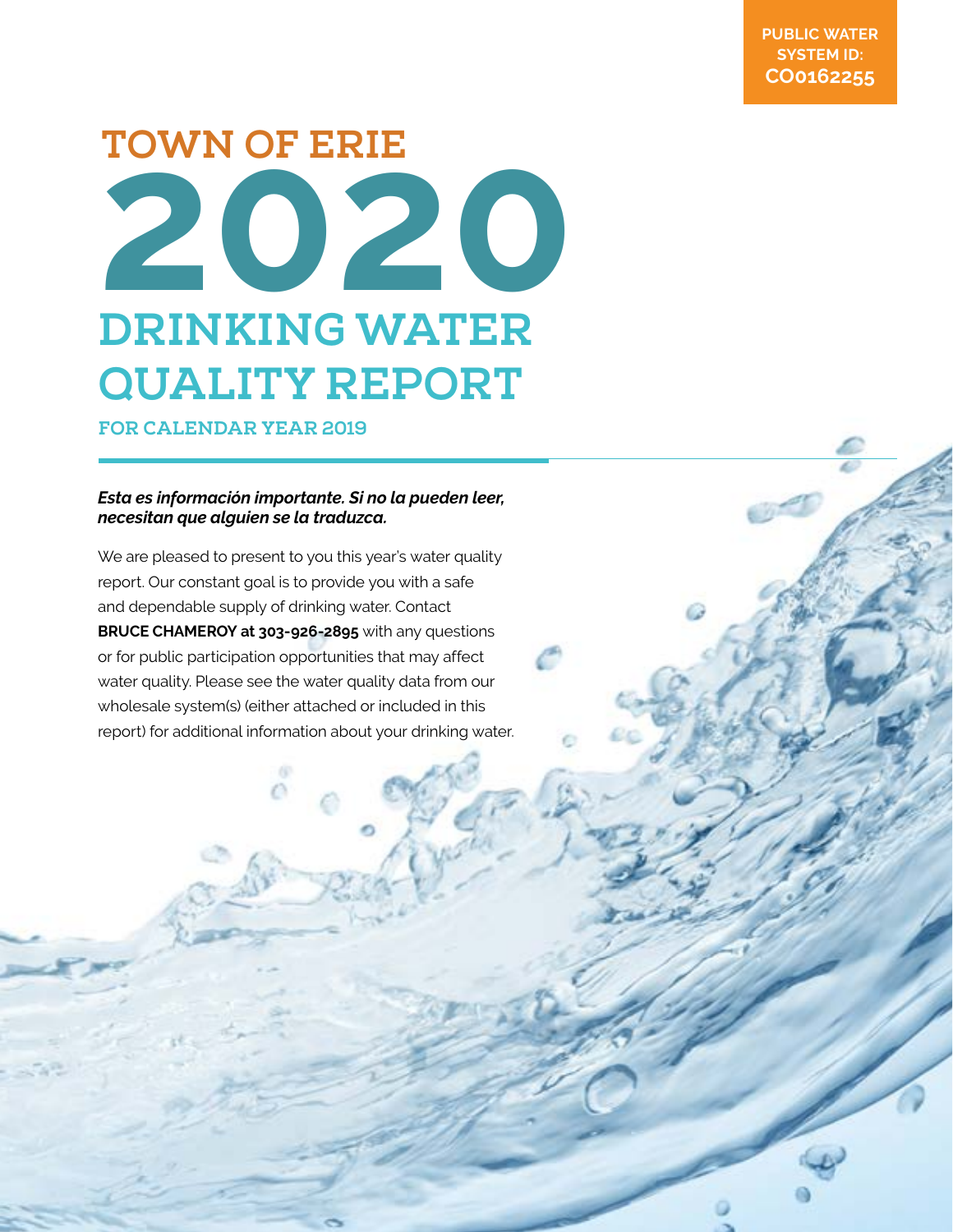# **ERIE WATER SOURCES**

| <b>SOURCE</b>                                         | <b>NORTHERN COLORADO</b><br>PIPELINE   CARTER LAKE | <b>ERIE LAKE</b> | <b>THOMAS RESERVOIR</b> | <b>GROSS RESERVOIR</b><br>S. BOULDER CANYON DITCH                                                                                                                                                                                                                                                                                                                                                                                                                                                             | <b>PURCHASED FROM</b><br>LAFAYETTE CO 0107473 | <b>PURCHASED FROM</b><br>107471 LEFTHAND SW |
|-------------------------------------------------------|----------------------------------------------------|------------------|-------------------------|---------------------------------------------------------------------------------------------------------------------------------------------------------------------------------------------------------------------------------------------------------------------------------------------------------------------------------------------------------------------------------------------------------------------------------------------------------------------------------------------------------------|-----------------------------------------------|---------------------------------------------|
| <b>SOURCE TYPE</b>                                    | Intake                                             | Intake           | Intake                  | Intake                                                                                                                                                                                                                                                                                                                                                                                                                                                                                                        | Consecutive<br>Connection <sup>*</sup>        | Consecutive<br>Connection'                  |
| <b>WATER TYPE</b>                                     | Surface Water                                      | Surface Water    | Surface Water           | Surface Water                                                                                                                                                                                                                                                                                                                                                                                                                                                                                                 | Surface Water                                 | Surface Water                               |
| <b>POTENTIAL SOURCE(S)</b><br><b>OF CONTAMINATION</b> |                                                    |                  |                         | EPA Hazardous Waste Generators, EPA Chemical Inventory/Storage Sites, Permitted Wastewater Discharge Sites,<br>Aboveground, Underground and Leaking Storage Tank Sites, Solid Waste Sites, Existing/Abandoned Mine Sites,<br>Other Facilities, Commercial/Industrial/Transportation, High Intensity Residential, Low Intensity Residential, Urban<br>Recreational Grasses, Row Crops, Fallow, Small Grains, Pasture / Hay, Deciduous Forest, Evergreen Forest,<br>Septic Systems, Oil / Gas Wells, Road Miles |                                               |                                             |

*The Town of Erie's primary water source is the Colorado-Big Thompson Project (C-BT), which originates on the western slope and is delivered via pipeline from Carter Lake in Berthoud to our Water Treatment Facility in Erie. C-BT water is also delivered via pipeline to our reservoirs for storage in Erie or Thomas Reservoir. We also fill our reservoirs via the South*  Boulder Canyon Ditch which originates from Gross Reservoir in Boulder. There are pipelines that carry water from our reservoirs directly to our Water Treatment Facility. *\* Lafayette and* Lefthand are constant connections that are only used in emergency situations. View copies of both agencies reports at [www.erieco.gov/water](http://www.erieco.gov/water).

# **DETECTED CONTAMINANTS**

Town of Erie routinely monitors for contaminants in your drinking water according to Federal and State laws. The following table(s) show all detections found in the period of January 1 to December 31, 2019 unless otherwise noted. The State of Colorado requires us to monitor for certain contaminants less than once per year because the concentrations of these contaminants are not expected to vary significantly from year to year, or the system is not considered vulnerable to this type of contamination. Therefore, some of our data, though representative, may be more than one year old. Violations and Formal Enforcement Actions, if any, are reported in the next section of this report.

*Note: Only detected contaminants sampled within the last 5 years appear in this report. If no tables appear in this section then no contaminants were detected in the last round of monitoring.*

#### **DISINFECTANTS SAMPLED IN THE DISTRIBUTION SYSTEM**

*TT Requirement: At least 95% of samples per period (month or quarter) must be at least 0.2 ppm OR if sample size is less than 40 no more than 1 sample is below 0.2 ppm* **Typical Sources:** Water additive used to control microbes

| <b>DISINFECTANT NAME</b> | <b>TIME PERIOD</b> | <b>RESULTS</b>                                                | <b>NUMBER OF SAMPLES</b><br><b>BELOW LEVEL</b> | <b>SAMPLE SIZE</b> | <b>TT VIOLATION</b> | <b>MRDL</b> |
|--------------------------|--------------------|---------------------------------------------------------------|------------------------------------------------|--------------------|---------------------|-------------|
| <b>CHLORINE</b>          | November, 2019     | Lowest period % of<br>samples meeting TT<br>requirement: 100% |                                                | 33                 | No                  | 4.0 ppm     |

#### **LEAD AND COPPER SAMPLED IN THE DISTRIBUTION SYSTEM**

| <b>CONTAMINANT</b><br><b>NAME</b> | <b>TIME PERIOD</b>             | 90TH<br><b>PERCENTILE</b> | <b>SAMPLE SIZE</b> | UNIT OF<br><b>MEASURE</b> | <b>SAMPLE SITES</b><br><b>ABOVE AL</b> | 90TH<br><b>PERCENTILE AL</b> | 90TH PERCENTILE<br>AL EXCEEDANCE | <b>TYPICAL SOURCES</b>                                                     |
|-----------------------------------|--------------------------------|---------------------------|--------------------|---------------------------|----------------------------------------|------------------------------|----------------------------------|----------------------------------------------------------------------------|
| <b>COPPER</b>                     | 10/30/2019<br>to<br>11/05/2019 | 0.06                      | 61                 | ppm                       | $\circ$                                | 1.3                          | <b>No</b>                        | Corrosion of household<br>plumbing systems;<br>Erosion of natural deposits |
| LEAD                              | 10/30/2019<br>to<br>11/05/2019 | 0.0036                    | 61                 | ppm                       | O                                      | 0.015                        | <b>No</b>                        | Corrosion of household<br>plumbing systems;<br>Erosion of natural deposits |

#### **DISINFECTION BYPRODUCTS SAMPLED IN THE DISTRIBUTION SYSTEM**

| <b>NAME</b>                                       | <b>YEAR</b> | <b>AVERAGE</b> | <b>RANGE</b><br>LOW-HIGH | <b>SAMPLE SIZE</b> | UNIT OF<br><b>MEASURE</b> | <b>MCL</b> | <b>MCLG</b> | <b>MCL</b><br><b>VIOLATION</b> | <b>TYPICAL SOURCES</b>                       |
|---------------------------------------------------|-------------|----------------|--------------------------|--------------------|---------------------------|------------|-------------|--------------------------------|----------------------------------------------|
| <b>TOTAL</b><br><b>HALOACETIC ACIDS</b><br>(HAA5) | 2019        | 27.73          | 16.7 to 35.6             | 16                 | ppb                       | 60         | N/A         | <b>No</b>                      | By-product of drinking water<br>disinfection |
| <b>TOTAL</b><br><b>TRIHALOMETHANES</b><br>(TTHM)  | 2019        | 45.01          | 28.2 to 66.7             | 16                 | ppb                       | 80         | N/A         | <b>No</b>                      | By-product of drinking water<br>disinfection |

#### **RADIONUCLIDES SAMPLED AT THE ENTRY POINT TO THE DISTRIBUTION SYSTEM**

| <b>NAME</b>     | <b>YEAR</b> | <b>AVERAGE</b> | <b>RANGE</b><br>LOW-HIGH | <b>SAMPLE SIZE</b> | UNIT OF<br><b>MEASURE</b> | <b>MCL</b> | <b>MCLG</b> | <b>MCL</b><br><b>VIOLATION</b> | <b>TYPICAL SOURCES</b>      |
|-----------------|-------------|----------------|--------------------------|--------------------|---------------------------|------------|-------------|--------------------------------|-----------------------------|
| COMBINED RADIUM | 2019        | 1.2            | 1.2 to 1.2               |                    | pCi/L                     |            |             | <b>No</b>                      | Erosion of natural deposits |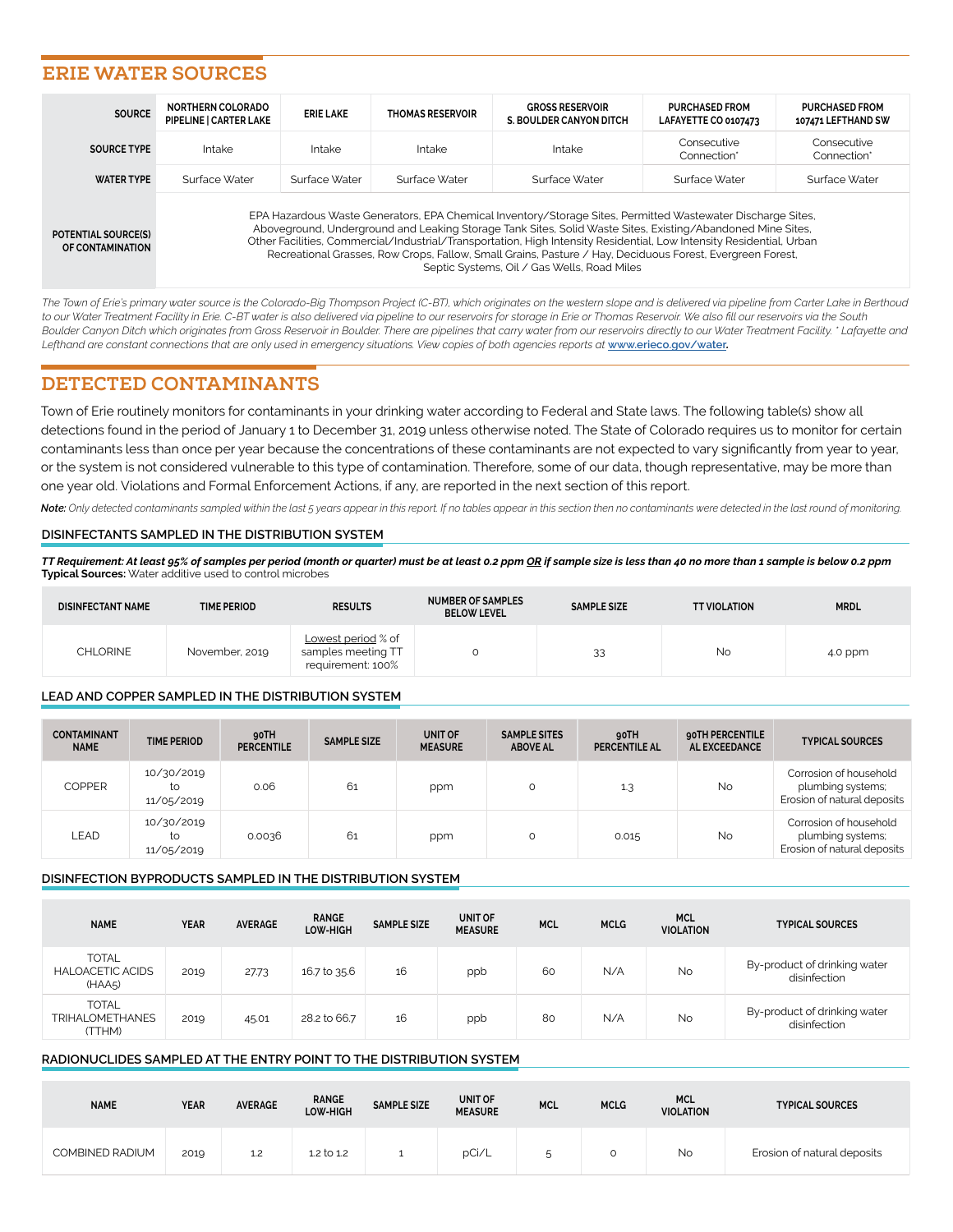## **DETECTED CONTAMINANTS** *Continued*

## **SUMMARY OF TURBIDITY SAMPLED AT THE ENTRY POINT TO THE DISTRIBUTION SYSTEM**

| <b>CONTAMINANT NAME</b> | <b>SAMPLE DATE</b> | <b>LEVEL FOUND</b>                                                                         | <b>TT REQUIREMENT</b>                                              | <b>TT VIOLATION</b> | <b>TYPICAL SOURCES</b> |
|-------------------------|--------------------|--------------------------------------------------------------------------------------------|--------------------------------------------------------------------|---------------------|------------------------|
| <b>TURBIDITY</b>        | August             | Highest single measurement:<br>0.096 NTU                                                   | Maximum 0.5 NTU for any single<br>measurement                      | <b>No</b>           | Soil Runoff            |
| TURBIDITY               | December           | Lowest monthly percentage of<br>samples meeting TT requirement for<br>our technology: 100% | In any month, at least 95% of<br>samples must be less than 0.1 NTU | <b>No</b>           | Soil Runoff            |

## **INORGANIC CONTAMINANTS SAMPLED AT THE ENTRY POINT TO THE DISTRIBUTION SYSTEM**

| <b>NAME</b>     | <b>YEAR</b> | <b>AVERAGE</b> | <b>RANGE</b><br>LOW-HIGH | <b>SAMPLE SIZE</b> | UNIT OF<br><b>MEASURE</b> | <b>MCL</b> | <b>MCLG</b> | <b>MCL</b><br><b>VIOLATION</b> | <b>TYPICAL SOURCES</b>                                                                                                             |
|-----------------|-------------|----------------|--------------------------|--------------------|---------------------------|------------|-------------|--------------------------------|------------------------------------------------------------------------------------------------------------------------------------|
| <b>BARIUM</b>   | 2019        | 0.01           | 0.01 to 0.01             | $\mathbf{1}$       | ppm                       | 2          | 2           | <b>No</b>                      | Discharge of drilling wastes; discharge<br>from metal refineries; erosion of<br>natural deposits                                   |
| <b>FLUORIDE</b> | 2019        | 0.74           | 0.74 to 0.74             | $\mathbf{1}$       | ppm                       | 4          | 4           | <b>No</b>                      | Erosion of natural deposits; water<br>additive which promotes strong<br>teeth; discharge from fertilizer and<br>aluminum factories |
| <b>NITRATE</b>  | 2019        | 0.07           | 0.07 to 0.07             | $\mathbf{1}$       | ppm                       | 10         | 10          | <b>No</b>                      | Runoff from fertilizer use; leaching<br>from septic tanks, sewage; erosion<br>of natural deposits                                  |

# **SECONDARY CONTAMINANTS\*\***

\*\*Secondary standards are non-enforceable guidelines for contaminants that may cause cosmetic effects (such as skin, or tooth discoloration) or aesthetic effects (such as taste, odor, or color) in drinking water.

| <b>NAME</b>            | <b>YEAR</b> | <b>AVERAGE</b> | <b>RANGE LOW-HIGH</b> | <b>SAMPLE SIZE</b> | UNIT OF MEASURE | <b>SECONDARY STANDARD</b> |
|------------------------|-------------|----------------|-----------------------|--------------------|-----------------|---------------------------|
| SODIUM                 | 2019        | 8.5            | 8.5 to 8.5            | ᅩ                  | ppm             | N/A                       |
| TOTAL DISSOLVED SOLIDS | 2019        | 45             | 45 to 45              |                    | ppm             | 500                       |

# **UNREGULATED CONTAMINANTS\***

EPA has implemented the Unregulated Contaminant Monitoring Rule (UCMR) to collect data for contaminants that are suspected to be present in drinking water and do not have health-based standards set under the Safe Drinking Water Act. EPA uses the results of UCMR monitoring to learn about the occurrence of unregulated contaminants in drinking water and to decide whether or not these contaminants will be regulated in the future. We performed monitoring and reported the analytical results of the monitoring to EPA in accordance with its Unregulated Contaminant Monitoring Rule (UCMR). Once EPA reviews the submitted results, the results are made available in the EPA's National Contaminant Occurrence Database (NCOD) (**[epa.gov/dwucmr/national-contaminant-occurrence-database-ncod](http://epa.gov/dwucmr/national-contaminant-occurrence-database-ncod)**). Consumers can review UCMR results by accessing the NCOD. Contaminants that were detected during our UCMR sampling and the corresponding analytical results are provided below.

| <b>CONTAMINANT NAME</b> | <b>YEAR</b> | AVERAGE OF INDIVIDUAL SAMPLES | <b>RANGE OF SAMPLES LOW-HIGH</b> | <b>NUMBER OF SAMPLES</b> | UNIT OF MEASURE |
|-------------------------|-------------|-------------------------------|----------------------------------|--------------------------|-----------------|
| CHLORATE                | 2015        | 165.9                         | 70.4 - 275.0                     | 8                        | ppb             |
| <b>STRONTIUM</b>        | 2015        | 89.4                          | $43.0 - 185.0$                   | 8                        | ppb             |
| CHROMIUM                | 2015        | 0.200                         | $0.0 - 0.361$                    | 8                        | ppb             |
| CHROMIUM. HEXAVALENT    | 2015        | 0.019                         | $0.0 - 0.041$                    | 8                        | ppb             |
| <b>VANDIUM</b>          | 2015        | 0.291                         | $0.0 - 0.646$                    | 8                        | ppb             |

\*More information about the contaminants that were included in UCMR monitoring can be found at: **[drinktap.org/water-info/whats-in-my-water/unregulated-contaminant](http://www.drinktap.org/water-info/whats-in-my-water/unregulated-contaminant-monitoring-rule.aspx)[monitoring-rule](http://www.drinktap.org/water-info/whats-in-my-water/unregulated-contaminant-monitoring-rule.aspx)-UCMR***. Learn more about the EPA UCMR at:* **[epa.gov/dwucmr/learn-about-unregulated-contaminant-monitoring-rule](http://www.epa.gov/dwucmr/learn-about-unregulated-contaminant-monitoring-rule)** *or contact the Safe Drinking Water Hotline at (800) 426-4791 or* **[epa.gov/](http://water.epa.gov/drink/contact.cfm)ground-water-and-drinking-water***.*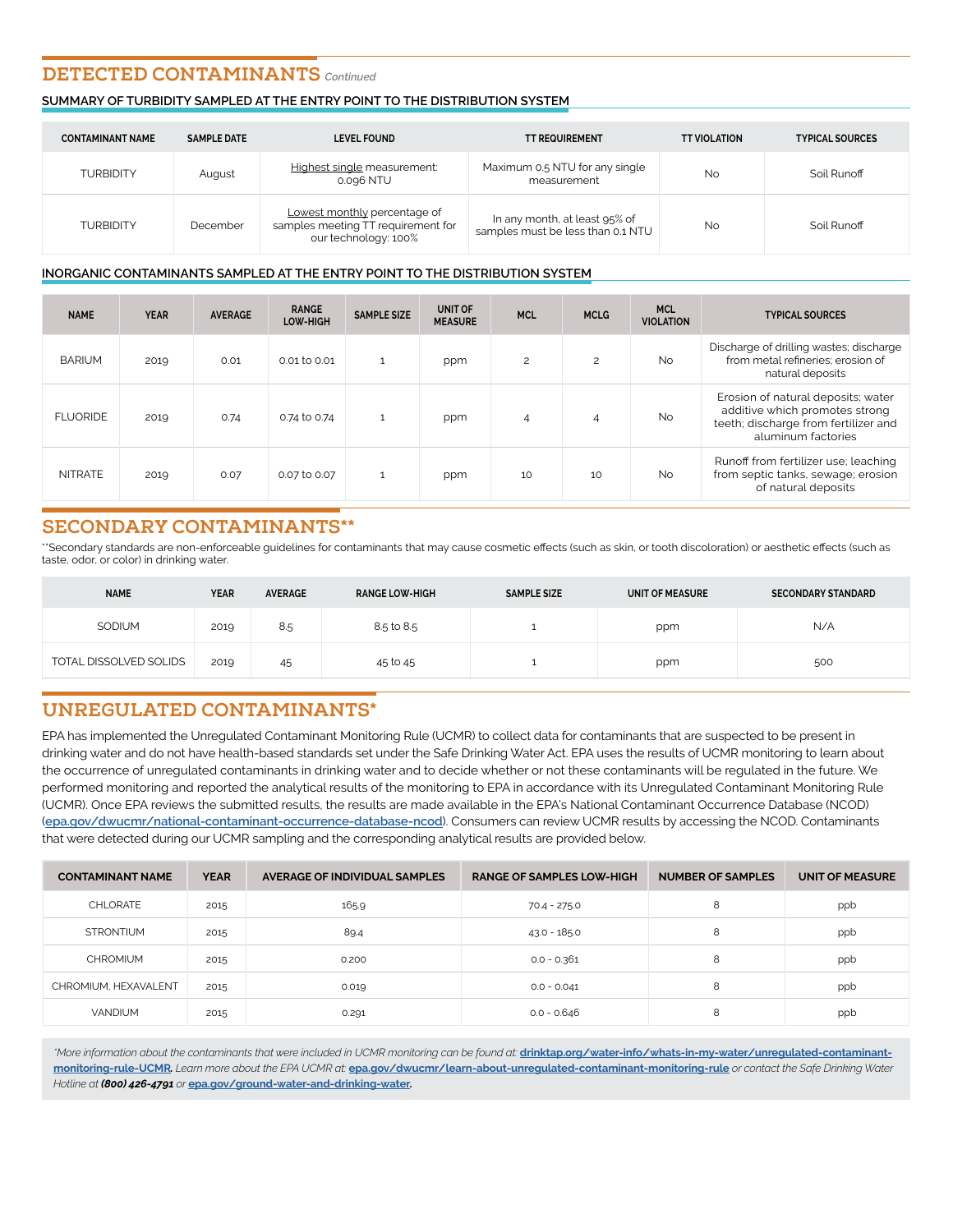# **VIOLATIONS, SIGNIFICANT DEFICIENCIES, BACKFLOW/CROSS-CONNECTION AND FORMAL ENFORCEMENT ACTIONS**

## **NON-HEALTH-BASED VIOLATIONS**

These violations do not usually mean that there was a problem with the water quality. If there had been, we would have notified you immediately. We missed collecting a sample (water quality is unknown), we reported the sample result after the due date, or we did not complete a report/notice by the required date.

| <b>NAME</b>           | <b>DESCRIPTION</b>                                                                           | <b>TIME PERIOD</b>      |
|-----------------------|----------------------------------------------------------------------------------------------|-------------------------|
| CROSS CONNECTION RULE | Failure to meet cross connection control and/or back-<br>flow prevention requirements - M613 | 11/07/2019 - 11/07/2019 |
| CROSS CONNECTION RULE | Failure to meet cross connection control and/or back-<br>flow prevention requirements - M610 | 11/07/2019 - 11/07/2019 |

Failure to Complete an Annual Backflow Report: At the time of a CDPHE inspection the Town did have a Backflow Prevention and Cross-Connection Control (BPCCC) program, but it did not have the proper written annual BPCCC program report documentation for years 2016, 2017 and 2018. The proper documentation was submitted to CDPHE, the reports are compliant and the record keeping violation has been resolved.

Failure to Develop or Implement a Written BPCCC Program: At the time of the CDPHE inspection the Town did not have a written BPCCC program that contained all the requirements as specified. The Town has provided a copy of the updated ordinance and the written BPCCC program that contained all of the requirements. The record keeping violation has been resolved and no further action is required at this time

#### **SIGNIFICANT DEFICIENCIES**

These violations do not usually mean that there was a problem with the water quality. If there had been, we would have notified you immediately. We missed collecting a sample (water quality is unknown), we reported the sample result after the due date, or we did not complete a report/ notice by the required date.

| <b>DATE IDENTIFIED</b> | <b>DESCRIPTION</b>                                                                                                 | <b>EXPLANATION AND STEPS TAKEN OR WILL TAKE TO</b><br><b>CORRECT</b>                                                                                                                                                                                                                                                                                             | <b>ESTIMATED</b><br><b>COMPLETION DATE</b> |
|------------------------|--------------------------------------------------------------------------------------------------------------------|------------------------------------------------------------------------------------------------------------------------------------------------------------------------------------------------------------------------------------------------------------------------------------------------------------------------------------------------------------------|--------------------------------------------|
| 5/8/2019               | R514 - MONITORING, RECORDKEEPING and DATA<br>VERIFICATION; Sample Sites not representative.                        | The Entry Point to the distribution system sample location<br>that was approved by CDPHE when the water plant was first<br>built in 1998 has now been determined by a CDPHE inspector<br>to not be a representative sample location. The Town is<br>currently working with an engineering firm and CDPHE<br>to find a new location for the sample point.         | 9/4/2020                                   |
| 5/8/2019               | D901 - CROSS CONNECTION; Uncontrolled cross<br>connection that may allow contamination to enter<br>drinking water. | The Town was in the process of upgrading all of its<br>temporary hydrant meters to meet the new backflow<br>prevention requirements, but at the time of a CDPHE<br>inspection all of the hydrant meters had not been<br>exchanged out for the upgraded meters. The Town<br>is still in the process of exchanging out all<br>the meters to meet this requirement. | 7/31/2020                                  |

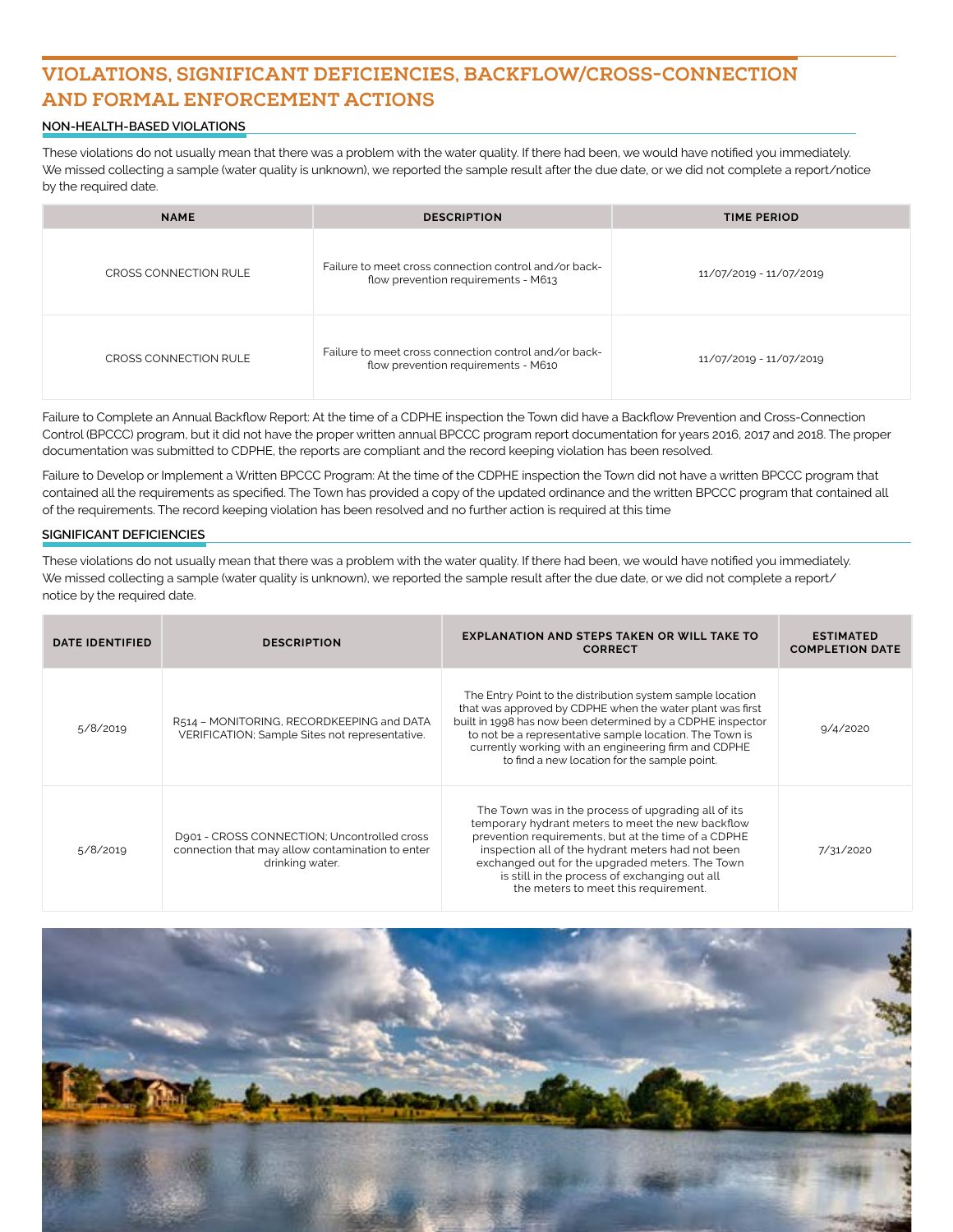# **TERMS & ABBREVIATIONS Understanding the Detected Contaminants Report**

**Action Level (AL):** The concentration of a contaminant which, if exceeded, triggers treatment and other regulatory requirements.

**Average (x-bar):** The mathematical average of all sample results.

**Compliance Value (No Abbreviation):** Single or calculated value used to determine if regulatory contaminant level (e.g. MCL) is met. Examples of calculated values are the 90th Percentile, Running Annual Average (RAA) and Locational Running Annual Average (LRAA).

**Formal Enforcement Action (No Abbreviation):** Escalated action taken by the State (due to the risk to public health, or number or severity of violations) to bring a non-compliant water system back into compliance.

**Gross Alpha (No Abbreviation):** Gross alpha particle activity compliance value. It includes radium-226, but excludes radon 222, and uranium.

**Health-Based:** A violation of either a MCL or TT.

**Level 1 Assessment:** A study of the water system to identify potential problems and determine (if possible) why total coliform bacteria have been found in our water system.

**Level 2 Assessment:** A very detailed study of the water system to identify potential problems and determine (if possible) why an E. coli MCL violation has occurred and/ or why total coliform bacteria have been found in our water system on multiple occasions.

**Maximum Contaminant Level (MCL):** The highest level of a contaminant allowed in drinking water.

**Maximum Contaminant Level Goal (MCLG):** The level of a contaminant in drinking water below which there is no known or expected risk to health. MCLGs allow for a margin of safety.

**Maximum Residual Disinfectant Level (MRDL):**

The highest level of a disinfectant allowed in drinking water. There is convincing evidence that addition of a disinfectant is necessary for control of microbial contaminants.

**Maximum Residual Disinfectant Level Goal (MRDLG)**: The level of a drinking water disinfectant, below which there is no known or expected risk to health. MRDLGs do not reflect the benefits of the use of disinfectants to control microbial contaminants.

**Nephelometric Turbidity Unit (NTU):** Measure of the clarity or cloudiness of water. Turbidity in excess of 5 NTU is just noticeable to the typical person.

**Not Applicable (N/A):** Does not apply or not available.

**Parts per million = Milligrams per liter (ppm = mg/L):** One part per million corresponds to one minute in two years or a single penny in \$10,000.

**Parts per billion = Micrograms per liter (ppb = ug/L):** One part per billion corresponds to one minute in 2,000 years, or a single penny in \$10,000,000.

**Picocuries per liter (pCi/L) :** Measure of the radioactivity in water.

**Range (R):** Lowest value to the highest value.

**Sample Size (n):** Number or count of values (i.e. number of water samples collected).

**Treatment Technique (TT):** A required process intended to reduce the level of a contaminant in drinking water.

**Violation (No Abbreviation):** Failure to meet a Colorado Primary Drinking Water Regulation.

**Variance and Exemptions (V/E) :** Department permission not to meet a MCL or treatment technique under certain conditions.

## **TREATMENT FACTS**

**9.9 MGD** | Water Treatment Capacity **3.3 MGD** | Average Daily Production **7.8 MGD** | Peak Day Production in July **1.196 billion gallons** | Water Treated **9,829** | Water Taps **121,774 gallons** | Water Treated Per Tap

## **FOR MORE INFORMATION**

Please contact us to learn more about what you can do to help protect your drinking water sources, any questions about the Drinking Water Quality Report, to learn more about our system, or to attend scheduled public meetings. We want you, our valued customers, to be informed about the services we provide and the quality water we deliver to you every day.

**TOWN OF ERIE WATER TREATMENT |** 303-926-2860